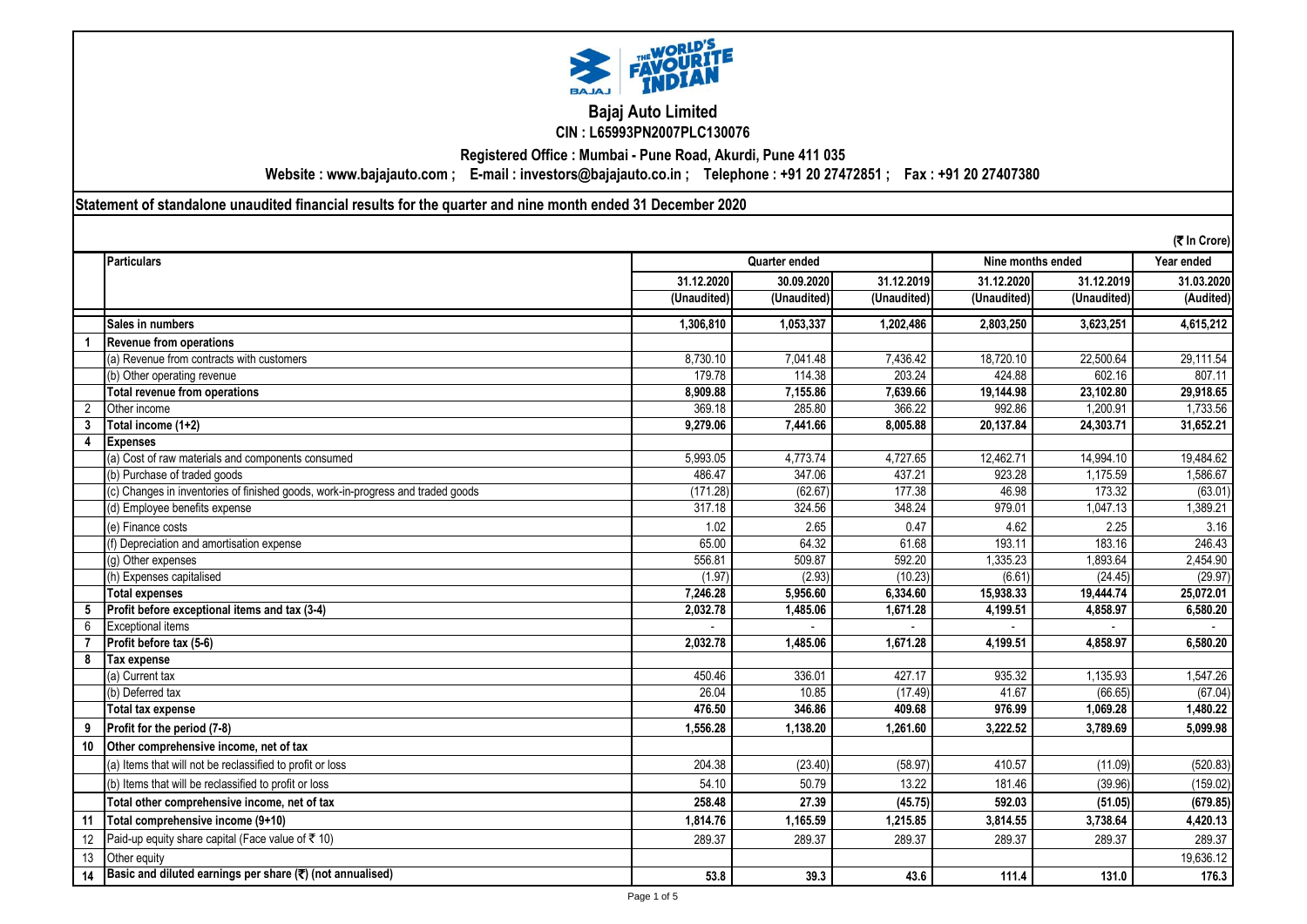## **Notes :**

- 1 Figures for previous year / period have been regrouped wherever necessary.
- 2 The above results have been reviewed by the Audit Committee, approved by the Board of Directors in the meeting held on 21 January 2021 and subjected to a limited review by the statutory auditors.

**By order of the Board of Directors For Bajaj Auto Limited**

| Pune                                             | Rahul Bajaj     |
|--------------------------------------------------|-----------------|
| 2021<br>Date: $2$<br>$\mathbf{a}$<br>, January ' | <b>Chairman</b> |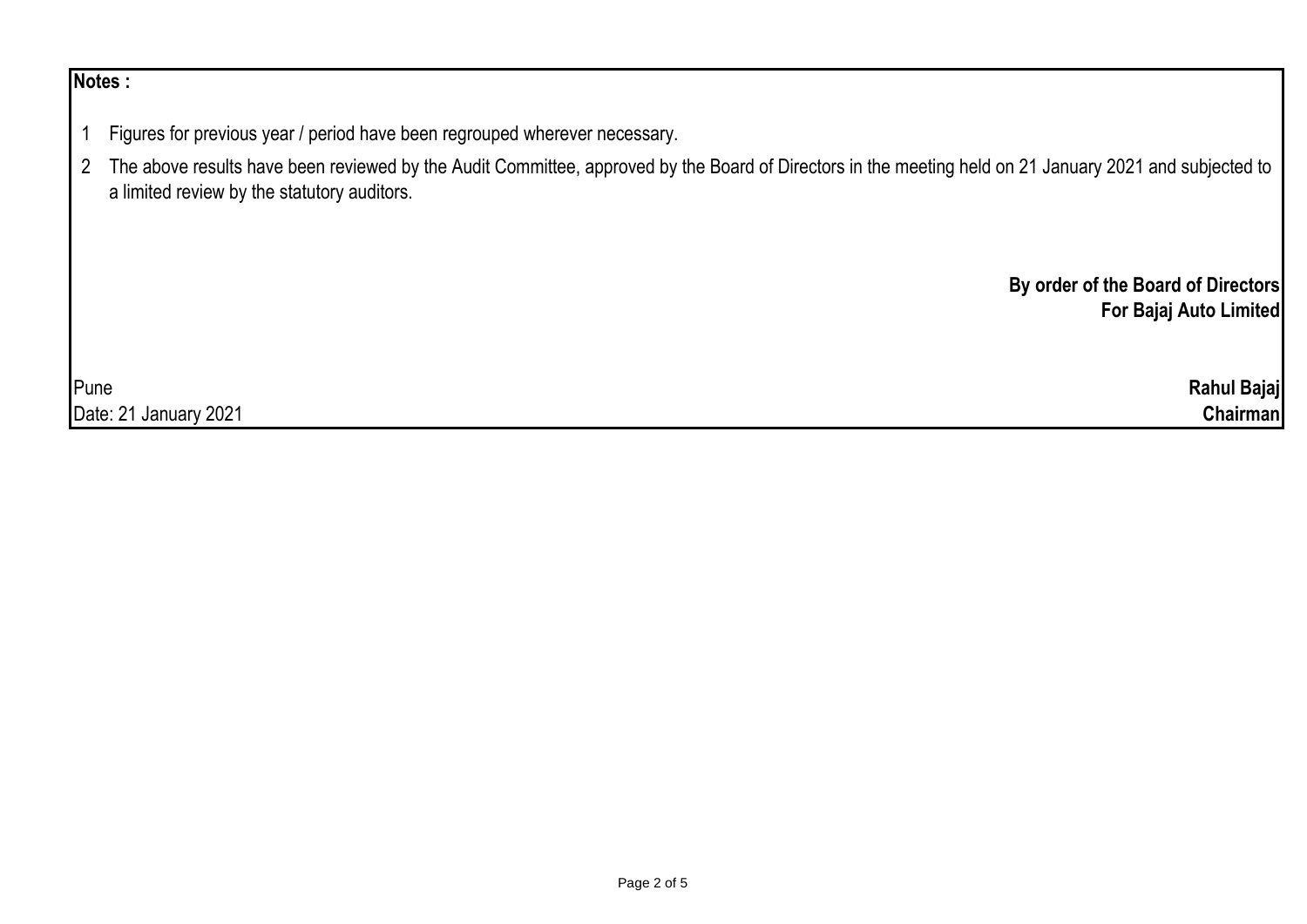

## **Bajaj Auto Limited CIN : L65993PN2007PLC130076**

**Registered Office : Mumbai - Pune Road, Akurdi, Pune 411 035**

**Website : www.bajajauto.com ; E-mail : investors@bajajauto.co.in ; Telephone : +91 20 27472851 ; Fax : +91 20 27407380**

**Statement of consolidated unaudited financial results for the quarter and nine month ended 31 December 2020**

|    | (₹ In Crore)                                                                    |                          |                |               |                |                   |                             |  |
|----|---------------------------------------------------------------------------------|--------------------------|----------------|---------------|----------------|-------------------|-----------------------------|--|
|    | <b>Particulars</b>                                                              |                          | Quarter ended  |               |                | Nine months ended |                             |  |
|    |                                                                                 | 31.12.2020               | 30.09.2020     | 31.12.2019    | 31.12.2020     | 31.12.2019        | 31.03.2020                  |  |
|    |                                                                                 | (Unaudited)              | (Unaudited)    | (Unaudited)   | (Unaudited)    | (Unaudited)       | (Audited)                   |  |
| 1  | <b>Revenue from operations</b>                                                  |                          |                |               |                |                   |                             |  |
|    | (a) Revenue from contracts with customers                                       | 8,730.10                 | 7,041.48       | 7,436.42      | 18,720.10      | 22,500.64         | 29,111.54                   |  |
|    | (b) Other operating revenue                                                     | 179.78                   | 114.38         | 203.24        | 424.88         | 602.16            | 807.11                      |  |
|    | <b>Total revenue from operations</b>                                            | 8,909.88                 | 7,155.86       | 7,639.66      | 19,144.98      | 23,102.80         | 29,918.65                   |  |
| 2  | Other income                                                                    | 369.18                   | 285.80         | 366.22        | 992.86         | 1,097.11          | 1,524.57                    |  |
| 3  | Total income (1+2)                                                              | 9,279.06                 | 7,441.66       | 8.005.88      | 20,137.84      | 24,199.91         | 31,443.22                   |  |
| 4  | <b>Expenses</b>                                                                 |                          |                |               |                |                   |                             |  |
|    | (a) Cost of raw materials and components consumed                               | 5,993.05                 | 4,773.74       | 4.727.65      | 12,462.71      | 14,994.10         | 19,484.62                   |  |
|    | (b) Purchase of traded goods                                                    | 486.47                   | 347.06         | 437.21        | 923.28         | 1,175.59          | 1,586.67                    |  |
|    | (c) Changes in inventories of finished goods, work-in-progress and traded goods | (171.28)                 | (62.67)        | 177.38        | 46.98          | 173.32            | (63.01)                     |  |
|    | (d) Employee benefits expense                                                   | 317.32                   | 324.99         | 348.62        | 979.99         | 1,048.42          | 1,390.81                    |  |
|    | (e) Finance costs                                                               | 1.02                     | 2.65           | 0.47          | 4.62           | 2.25              | 3.16                        |  |
|    | f) Depreciation and amortisation expense                                        | 65.02                    | 64.32          | 61.68         | 193.13         | 183.16            | 246.43                      |  |
|    | (q) Other expenses                                                              | 557.63                   | 509.95         | 591.92        | 1,335.83       | 1,892.76          | 2,453.89                    |  |
|    | (h) Expenses capitalised                                                        | (1.97)                   | (2.93)         | (10.23)       | (6.61)         | (24.45)           | (29.97)                     |  |
|    | <b>Total expenses</b>                                                           | 7,247.26                 | 5,957.11       | 6,334.70      | 15,939.93      | 19,445.15         | 25,072.60                   |  |
| 5  | Share of profits of associate                                                   | 160.96                   | 56.28          | 60.94         | 84.82          | 172.44            | 321.51                      |  |
| 6  | Profit before exceptional items and tax (3-4+5)                                 | 2,192.76                 | 1,540.83       | 1,732.12      | 4,282.73       | 4,927.20          | 6,692.13                    |  |
| 7  | Exceptional items                                                               |                          |                |               |                |                   |                             |  |
| 8  | Profit before tax (6-7)                                                         | 2,192.76                 | 1,540.83       | 1,732.12      | 4,282.73       | 4,927.20          | 6,692.13                    |  |
| 9  | Tax expense                                                                     |                          |                |               |                |                   |                             |  |
|    | (a) Current tax                                                                 | 450.46                   | 336.01         | 427.17        | 935.32         | 1,135.93          | 1,547.26                    |  |
|    | (b) Deferred tax                                                                | 26.04                    | 10.85          | (17.49)       | 41.67          | (66.65)           | (67.04)                     |  |
|    | <b>Total tax expense</b>                                                        | 476.50                   | 346.86         | 409.68        | 976.99         | 1,069.28          | 1,480.22                    |  |
| 10 | Profit after tax (8-9)                                                          | 1,716.26                 | 1,193.97       | 1,322.44      | 3,305.74       | 3,857.92          | 5,211.91                    |  |
| 11 | Profit attributable to non-controlling interest                                 | $\overline{a}$           | $\overline{a}$ | $\mathcal{L}$ | $\overline{a}$ |                   |                             |  |
| 12 | Profit for the period (10-11)                                                   | 1,716.26                 | 1,193.97       | 1,322.44      | 3,305.74       | 3,857.92          | 5,211.91                    |  |
| 13 | Other comprehensive income, net of tax                                          |                          |                |               |                |                   |                             |  |
|    | (a) Items that will not be reclassified to profit or loss                       | 204.38                   | (23.40)        | (58.97)       | 410.57         | (11.09)           | (529.01)                    |  |
|    | (b) Items that will be reclassified to profit or loss                           | 165.54                   | 112.99         | 104.04        | 423.74         | 30.11             | 19.91                       |  |
|    | Total other comprehensive income, net of tax                                    | 369.92                   | 89.59          | 45.07         | 834.31         | 19.02             | (509.10)                    |  |
| 14 | Total comprehensive income (12+13)                                              | 2,086.18                 | 1,283.56       | 1,367.51      | 4,140.05       | 3,876.94          | 4,702.81                    |  |
|    |                                                                                 |                          |                |               |                |                   |                             |  |
| 15 | Profit attributable to:                                                         |                          |                |               |                |                   |                             |  |
|    | Owners of the company                                                           | 1,716.26                 | 1,193.97       | 1,322.44      | 3,305.74       | 3,857.92          | 5,211.91                    |  |
|    | Non-controlling interests                                                       | $\overline{\phantom{a}}$ |                |               |                |                   | $\overline{\phantom{a}}$    |  |
| 16 | Total comprehensive income attributable to:                                     |                          |                |               |                |                   |                             |  |
|    | Owners of the company                                                           | 2,086.18                 | 1,283.56       | 1,367.51      | 4,140.05       | 3,876.94          | 4,702.81                    |  |
|    | Non-controlling interests                                                       | $\overline{a}$           |                |               | ÷.             |                   | $\mathcal{L}^{\mathcal{A}}$ |  |
|    |                                                                                 |                          |                |               |                |                   |                             |  |
| 17 | Paid-up equity share capital (Face value of ₹10)                                | 289.37                   | 289.37         | 289.37        | 289.37         | 289.37            | 289.37                      |  |
| 18 | Other equity                                                                    |                          |                |               |                |                   | 21,372.71                   |  |
|    | Basic and diluted earnings per share $(\overline{\tau})$ (not annualised)       | 59.3                     | 41.3           | 45.7          | 114.3          | 133.3             | 180.2                       |  |
| 19 |                                                                                 |                          |                |               |                |                   |                             |  |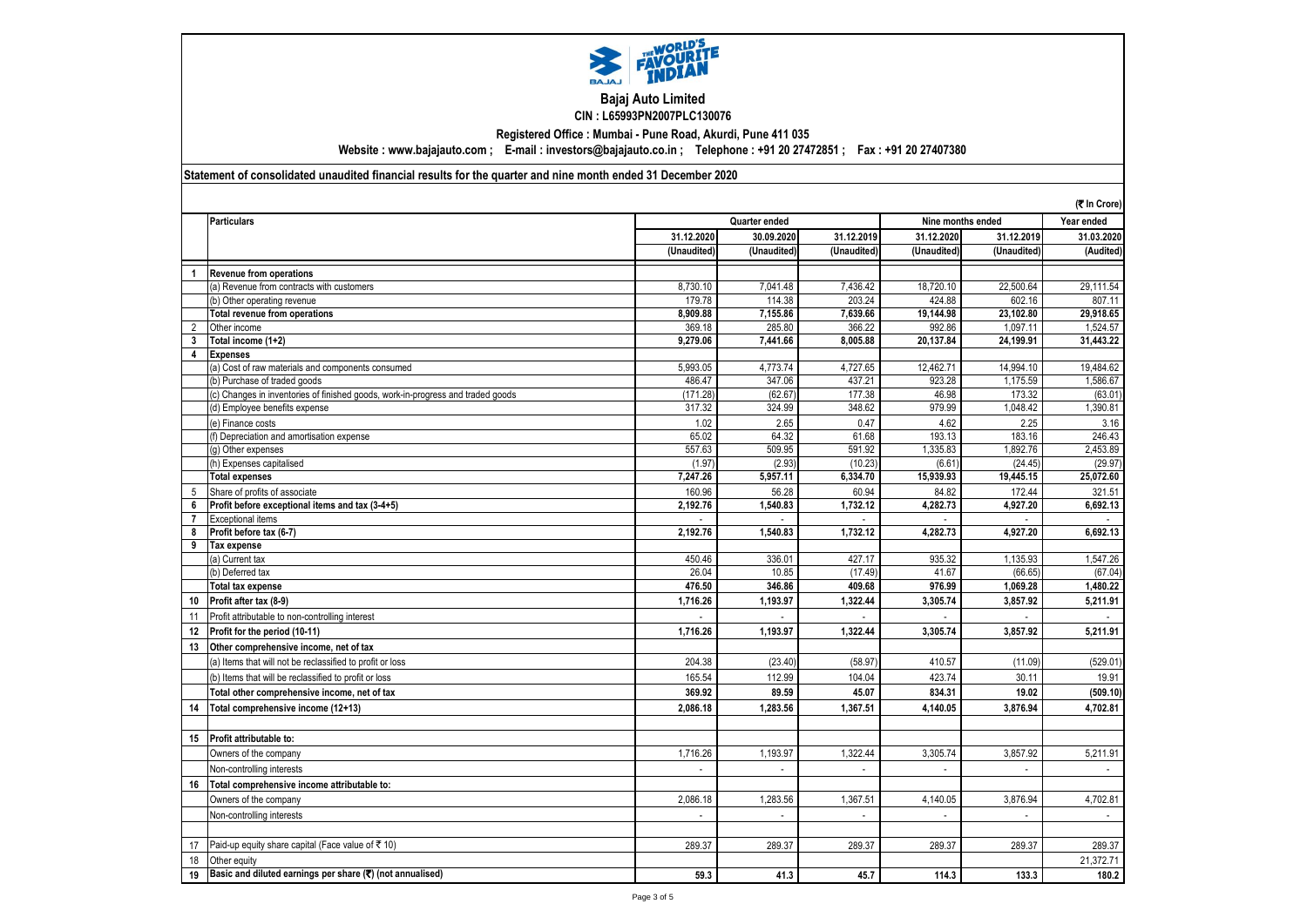|                | Segment-wise revenue, results and capital employed (consolidated) |                                           |             |             |             |             | (₹ In Crore) |
|----------------|-------------------------------------------------------------------|-------------------------------------------|-------------|-------------|-------------|-------------|--------------|
|                | <b>Particulars</b>                                                | <b>Quarter ended</b><br>Nine months ended |             |             | Year ended  |             |              |
|                |                                                                   | 31.12.2020                                | 30.09.2020  | 31.12.2019  | 31.12.2020  | 31.12.2019  | 31.03.2020   |
|                |                                                                   | (Unaudited)                               | (Unaudited) | (Unaudited) | (Unaudited) | (Unaudited) | (Audited)    |
|                | <b>Segment revenue</b>                                            |                                           |             |             |             |             |              |
|                | Automotive                                                        | 8,916.75                                  | 7,157.05    | 7,644.65    | 19,153.08   | 23,125.80   | 29,967.88    |
|                | Investments                                                       | 362.31                                    | 284.61      | 361.23      | 984.76      | 1,074.11    | 1,475.34     |
|                | <b>Total</b>                                                      | 9,279.06                                  | 7,441.66    | 8,005.88    | 20,137.84   | 24,199.91   | 31,443.22    |
| $\overline{2}$ | Segment profit before tax and finance costs                       |                                           |             |             |             |             |              |
|                | Automotive                                                        | 1,832.22                                  | 1,259.57    | 1,372.18    | 3,304.86    | 3,857.81    | 5,223.23     |
|                | Investments                                                       | 361.56                                    | 283.91      | 360.41      | 982.49      | 1,071.64    | 1,472.06     |
|                | <b>Total</b>                                                      | 2,193.78                                  | 1,543.48    | 1,732.59    | 4,287.35    | 4,929.45    | 6,695.29     |
|                | Less: Finance costs                                               | 1.02                                      | 2.65        | 0.47        | 4.62        | 2.25        | 3.16         |
|                | Total profit before tax                                           | 2,192.76                                  | 1,540.83    | 1,732.12    | 4,282.73    | 4,927.20    | 6,692.13     |
| 3              | Capital employed                                                  |                                           |             |             |             |             |              |
|                | <b>Segment assets</b>                                             |                                           |             |             |             |             |              |
|                | Automotive                                                        | 10,183.30                                 | 9,760.75    | 8,374.05    | 10,183.30   | 8,374.05    | 8,745.92     |
|                | Investments                                                       | 20,516.07                                 | 18,914.69   | 20,542.96   | 20,516.07   | 20,542.96   | 17,049.29    |
|                | Unallocable                                                       | 809.32                                    | 723.47      | 598.92      | 809.32      | 598.92      | 714.81       |
|                | Sub-total                                                         | 31,508.69                                 | 29,398.91   | 29,515.93   | 31,508.69   | 29,515.93   | 26,510.02    |
|                | <b>Segment liabilities</b>                                        |                                           |             |             |             |             |              |
|                | Automotive                                                        | 5,025.29                                  | 5,062.86    | 3,834.21    | 5,025.29    | 3,834.21    | 4,316.27     |
|                | Investments                                                       |                                           |             |             |             |             |              |
|                | Unallocable                                                       | 15.74                                     | 15.74       | 15.74       | 15.74       | 15.74       | 15.74        |
|                | Sub-total                                                         | 5,041.03                                  | 5,078.60    | 3,849.95    | 5,041.03    | 3,849.95    | 4,332.01     |
|                | <b>Capital employed</b>                                           |                                           |             |             |             |             |              |
|                | Automotive                                                        | 5,158.01                                  | 4,697.89    | 4,539.84    | 5,158.01    | 4,539.84    | 4,429.65     |
|                | Investments                                                       | 20,516.07                                 | 18,914.69   | 20,542.96   | 20,516.07   | 20,542.96   | 17,049.29    |
|                | Unallocable                                                       | 793.58                                    | 707.73      | 583.18      | 793.58      | 583.18      | 699.07       |
|                | <b>Total</b>                                                      | 26,467.66                                 | 24,320.31   | 25,665.98   | 26,467.66   | 25,665.98   | 22,178.01    |